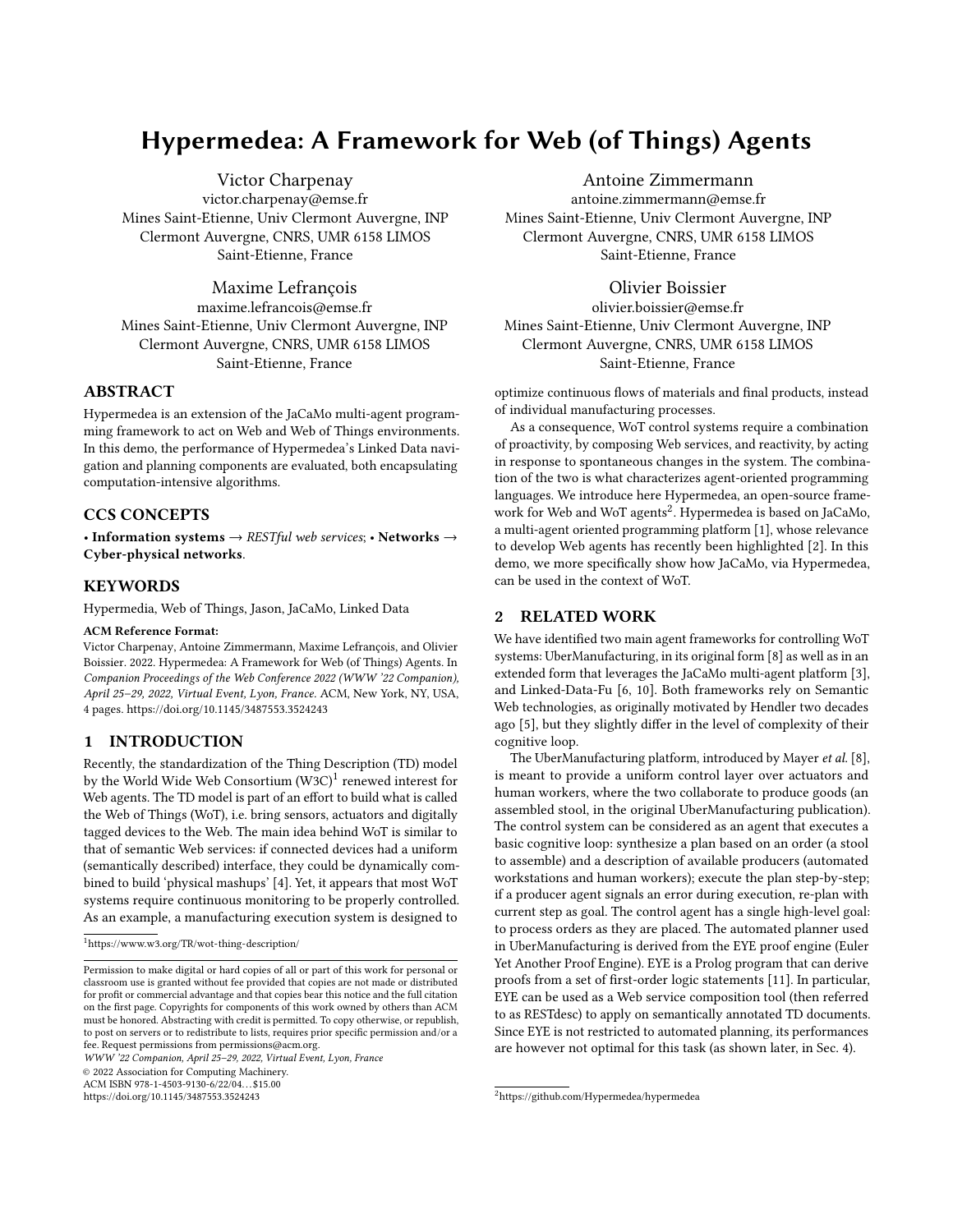UberManufacturing was later extended by Ciortea et al., taking into account the latest advances in multi-agent system engineering [\[3\]](#page-3-5). In its extended form, UberManufacturing integrates EYE into JaCaMo. In contrast to the earlier proposal of Mayer et al. [\[8\]](#page-3-4), agents run a complex decision loop involving three modalities: belief, desire and intention (BDI). BDI agents maintain an internal state (beliefs) and pre-defined plans that agents select according to their goals (desires) and execute (intentions). Ciortea et al. add the possibility of synthesizing new plans at runtime with EYE. They also demonstrate the use of multi-agent organizations to share a plan, such as a stool assembly plan, and collectively execute it.

Linked-Data-Fu, the second framework we identified, was initially designed to perform Linked Data navigation. To navigate and discover their environments, agents dereference resource identifiers (URIs) and follow hyperlinks embedded in the underlying Web resource. As Web environments may include many interlinked resources, Linked-Data-Fu is designed to program simple reactive agents (without planning) with optimized dereferencing of links [\[7\]](#page-3-10). Käfer and Harth showed however that Linked-Data-Fu agents can be combined with [Linked Data Platforms](https://www.w3.org/TR/ldp/) to become a Turing-complete programming framework [\[7\]](#page-3-10). Linked-Data-Fu also supports automated reasoning via the Web Ontology Language (OWL): it infers statements on-the-fly based on OWL axioms found in a Linked Data environment, while navigating through it. Linked-Data-Fu being a pure rule engine, it supports a strict subset of all possible OWL axioms, though (e.g. the [OWL 2 RL profile\)](http://www.w3.org/TR/2012/REC-owl2-profiles-20121211/).

Hypermedea is an attempt to build upon the strengths of both UberManufacturing (planning) and Linked-Data-Fu (reasoning). Hypermedea agents are BDI agents that can synthesize plans from domains in the well-defined Planning Domain Definition Language (PDDL) [\[9\]](#page-3-11) more efficiently than EYE and they are capable of Linked Data navigation and OWL reasoning, with full support of OWL 2 DL axioms (the largest decidable fragment of OWL).

## 3 ARCHITECTURE

#### 3.1 The JaCaMo Platform

JaCaMo is a multi-agent oriented programming platform composed of 3 elements: Jason (a BDI agent architecture with its own agentoriented programming language), CArtAgO (an infrastructure for designing agent environments) and Moise (a meta-model for building organizations of agents governed by norms) [\[1\]](#page-3-2). Moise is out of scope of the present paper, we briefly describe Jason and CArtAgO in the following.

Jason is among the most widely known languages to program BDI agents. A Jason agent maintains an internal state as a set of ground terms (analogous to facts in logic programming). Such terms are referred to as "beliefs". The agent's beliefs are influenced by what the agent perceives from the environment. The agent also maintains a set of goals to achieve as "desires". To act on its environment, the agent executes plans triggered by internal events (belief revision or change in its desires). A plan is a sequence of actions that the agent commits to—while other events may occur, triggering new plans. A plan committed to is called an "intention".

Jason actions are represented as functional terms (action name and parameters) whose return value is either success or failure. Actions generally have further effects in the environment in which

<span id="page-1-0"></span>

Figure 1: Technical overview of the 4 Hypermedea artifacts; artifacts have observable properties (rectangle boxes) and operations (arrow-shaped boxes); Class and Property are templates to be instantiated with terms defined in ontologies

the agent is situated, though. The semantics of Jason actions are environment-dependent. The role of CArtAgO, the Common "Artifacts for Agents" Open framework, is to provide a unified mechanism to interface agents with arbitrary environments. To do so, CArtAgO introduces the notion of "artifact", which is a tool that agents use to interact and act on their environment. A CArtAgO artifact is an abstract entity declaring "operations" and "observable properties". Operations are actions an agent is able to perform on the artifact and observable properties are what the agent can perceive from the artifact. Developers can implement CArtAgO artifacts as Java classes.

# 3.2 Hypermedea Artifacts

Hypermedea is implemented as a collection of CArtAgO artifacts, as has already been suggested in the literature [\[2\]](#page-3-3). An overview of the observable properties and operations of all four Hypermedea artifacts is given in Fig. [1,](#page-1-0) following the graphical notation of the multi-agent oriented programming book [\[1\]](#page-3-2). Operations and observable properties are denoted with name and arity (e.g. rdf/3 for the ternary property rdf). Each artifact is also documented in the Hypermedea code repository<sup>[3](#page-1-1)</sup>.

We now describe the Hypermedea artifacts in the order in which they are likely to be used as the BDI agent acts "intentionally": the Linked Data artifact first (for perceiving the environment), then the ontology artifact (for expanding perception with inferred statements), then the planner artifact (preceding action) and, finally, the Thing artifact (for acting on the environment).

A Linked Data artifact is responsible for retrieving RDF representations of resources. It is up to agents to decide what resource to visit. When an agent calls the visit/1 operation with a URI as argument, a worker thread dereferences the URI and retrieves a representation of the resource in the form of an RDF graph (indexed by the dereferenced URI). Currently supported URIs are HTTP(S) and file (pseudo-)URIs. In order to let the agent manage navigation, observable properties indicate which URIs are being dereferenced (toVisit/1), which ones have been already dereferenced (visited/1) and whether at least one worker thread is being active

<span id="page-1-1"></span><sup>3</sup><https://hypermedea.github.io/javadoc/latest/>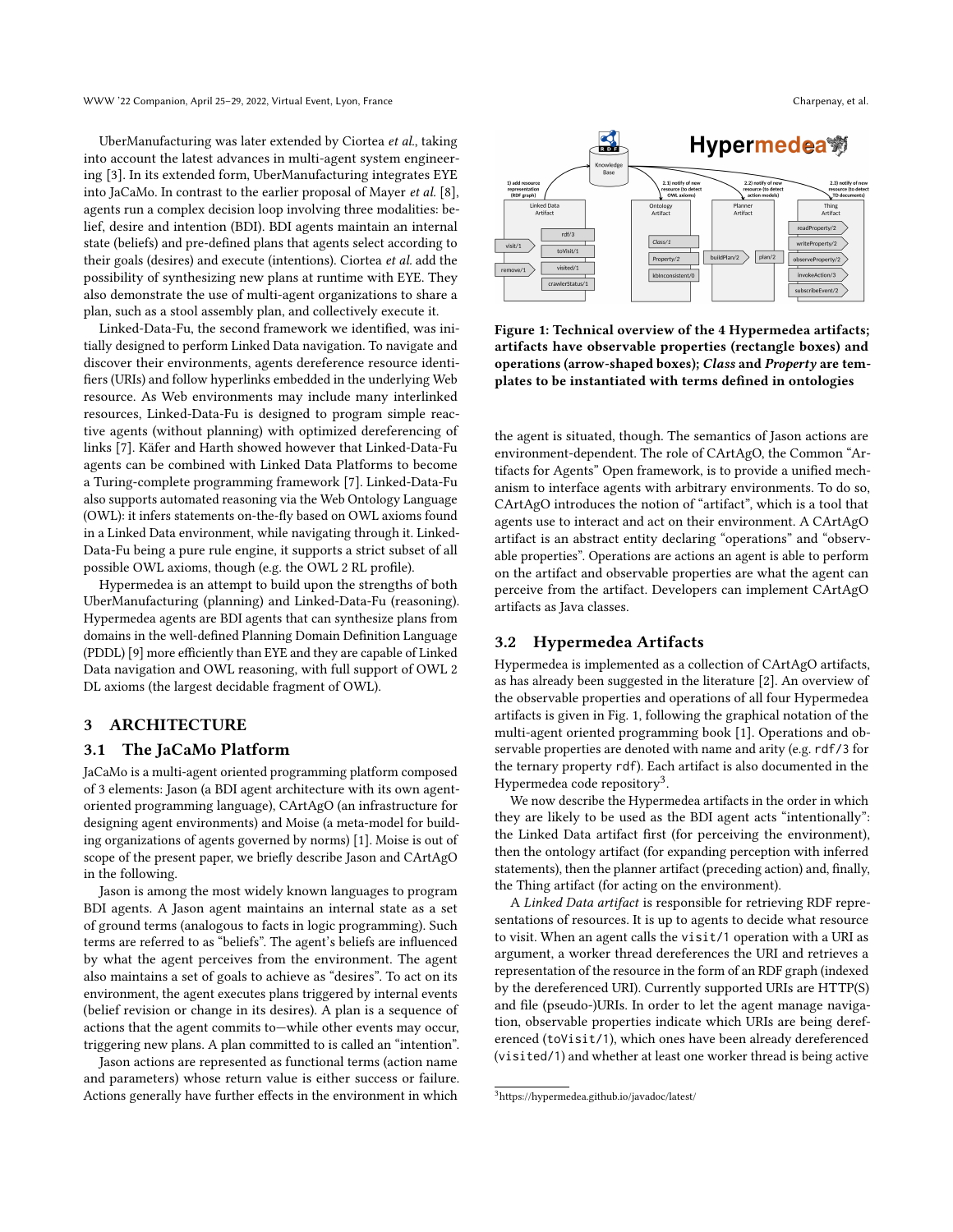(crawlerStatus/1, with active, idling or error as possible values). The Linked Data artifact manages a fixed number of worker threads in a thread pool. In order for agents to "forget" (remove/1) at a later time about resources (e.g. if the set of visited resources is logically inconsistent, as detailed in the next paragraph), all named graphs are kept in an in-memory knowledge base [\(Apache Jena\)](https://jena.apache.org/). Each triple included in the representation of a visited resource is also added to the state of the artifact (rdf/3). The resource's URI is kept as annotation.

The *ontology artifact* listens to changes in the knowledge base and processes the OWL definitions found in incoming named graphs. OWL declarations of classes, object properties and datatype proper-ties are used for generating unary and binary observable properties<sup>[4](#page-2-1)</sup> from any subsequently found RDF triple. This syntactic transformation from URIs to shorter names aims at closing the gap between the RDF models and predicate representations, more commonly used in agent-oriented programming languages. More importantly, however, the ontology artifact also performs OWL reasoning. It materializes any class or property assertion that can be inferred from the knowledge base as new unary and binary predicates. If the knowledge base turns out to be inconsistent, a flag is raised (kbInconsistent/0), so that all agents focusing on the artifact are notified. Agents can then resolve conflicts in the knowledge base by using remove/1 of the Linked Data artifact. The ontology artifact consequently deletes inferred assertions invalidated by the removal. The resolution strategy is entirely left to agents, to preserve their autonomy. The ontology artifact is mainly implemented using the [ONT-API,](https://github.com/owlcs/ont-api/wiki) an implementation of the OWL API over Apache Jena. The current implementation includes the HermiT OWL reasoner<sup>[5](#page-2-2)</sup>, although any reasoner compliant with the OWL API could be used as a substitute.

By default, BDI agents execute actions according to pre-defined plans stored in their plan library. However, Jason allows for metaprogramming, allowing agents to add synthesized plans to their plan library at runtime. This feature of Jason is particularly useful in the context of WoT: as multiple Things expose their services simultaneously, agents must select and order these services according to their current goals (or intentions, in the case of BDI agents). The *planner artifact* takes advantage of the meta-programming feature of Jason to expose synthesized plans as observable properties (plan/1). Agents can trigger planning with the buildPlan/2 operation, taking two parameters: a planning domain (the description of available services) and a planning problem (an initial state and a goal state). It is then up to agents to add the synthesized plan to their plan library, to modify it (e.g. in case of failure while executing the plan) or to ignore it (e.g. if the state of the environment has drifted away from the initial state used for planning). The input planning domain and problem that are provided to the artifact to build a plan are serialized as PDDL definitions, such that they can be processed by any PDDL planner. The planner artifact uses  $\mathrm{PDDL4J}^6,$  $\mathrm{PDDL4J}^6,$  $\mathrm{PDDL4J}^6,$ an open-source library to manipulate PDDL definitions, and  $FF-X^7$  $FF-X^7$ , an extended version of the well-known Fast-Forward (FF) planner.

<span id="page-2-2"></span><sup>5</sup><https://github.com/owlcs/hermit-reasoner>

<span id="page-2-4"></span><sup>7</sup><https://fai.cs.uni-saarland.de/hoffmann/ff.html>

The Thing artifact class is meant to have as many instances as there are Things in the environment $^8$  $^8$ . Every time an incoming resource representation includes a full TD document, a new instance of the artifact is created, acting as a proxy for the physical Thing. A Thing artifact instance provides an operation for each operation type defined in the TD standard (readProperty/2, writeProperty/2, observeProperty/2, invokeAction/3 and subscribe-Event/2). The Thing artifact class currently supports one protocol binding only (HTTP) but more bindings may be added in the future without modifying its interface. New protocol bindings for the Robot Operating System (ROS) and OPC Unified Architecture (OPC UA) are currently under development.

## <span id="page-2-0"></span>4 PERFORMANCE EVALUATION

By integrating with Jason via CArtAgO artifacts designed for Web and WoT agents, Hypermedea inherits the expressiveness of the Jason language. We now evaluate Hypermedea with the intention to show that a higher expressiveness does not come with degraded performances compared to UberManufacturing and Linked-Data-Fu.

We evaluate the performances of Linked Data navigation together with OWL reasoning $^9$  $^9$ : reasoning should indeed occur incrementally, during Linked Data navigation. We then evaluate the performances of PDDL planners against EYE, the proof engine used for deriving plans in UberManufacturing. Automated reasoning and planning are known to be computation-intensive tasks. In contrast, HTTP communication as performed by the Thing artifact can hardly be optimized from a client perspective only. Since most tools rely on the same Apache HTTP client library, we do not evaluate the Thing artifact.

# 4.1 Linked Data Navigation and Reasoning

To evaluate Linked Data navigation and reasoning, we use the dataset that describes an experimental factory line located on the ground floor of Mines Saint-Étienne's facility. We also include the description of the remainder of the building, such that the whole dataset includes 7,380 RDF triples defined in 290 interlinked resources. It is exposed online according to the Linked Data principles[10](#page-2-7) The assertions in the dataset reference five ontologies that declare a total of 149 classes, 72 object properties and 11 datatype properties. The ontologies also have 207 logical axioms, including 123 sub-class axioms. When applied on the production line dataset, 1150 assertions can be inferred from all logical axioms. Most nontrivial axioms being inferred are adjencies between rooms.

We compare Hypermedea with Linked-Data-Fu (the two versions of UberManufacturing, by Mayer et al. [\[8\]](#page-3-4) and Ciortea et al. [\[3\]](#page-3-5) do not support Linked Data navigation). Results in terms of execution time are shown on Fig [2a.](#page-3-12) Results suggest that, in average, Hypermedea and Linked-Data-Fu have comparable performances for pure Linked Data navigation (i.e. without reasoning).

In terms of reasoning, Linked-Data-Fu outperforms Hypermedea: the overhead caused by OWL reasoning is at least twice as important for Hypermedea (median: 2.7s) as for Linked-Data-Fu

<span id="page-2-1"></span><sup>&</sup>lt;sup>4</sup>'object properties' and 'datatype properties' refer to OWL constructs while 'observable properties' refer to CArtAgO constructs, defined at another level.

<span id="page-2-3"></span><sup>6</sup><https://github.com/pellierd/pddl4j>

<span id="page-2-5"></span><sup>8</sup> in contrast, other artifacts may be singletons.

<span id="page-2-6"></span><sup>&</sup>lt;sup>9</sup> all evaluations were run on a Intel Core i7 processor (1.8 GHz, 8 cores).

<span id="page-2-7"></span><sup>10</sup><https://ci.mines-stetienne.fr/kg/>